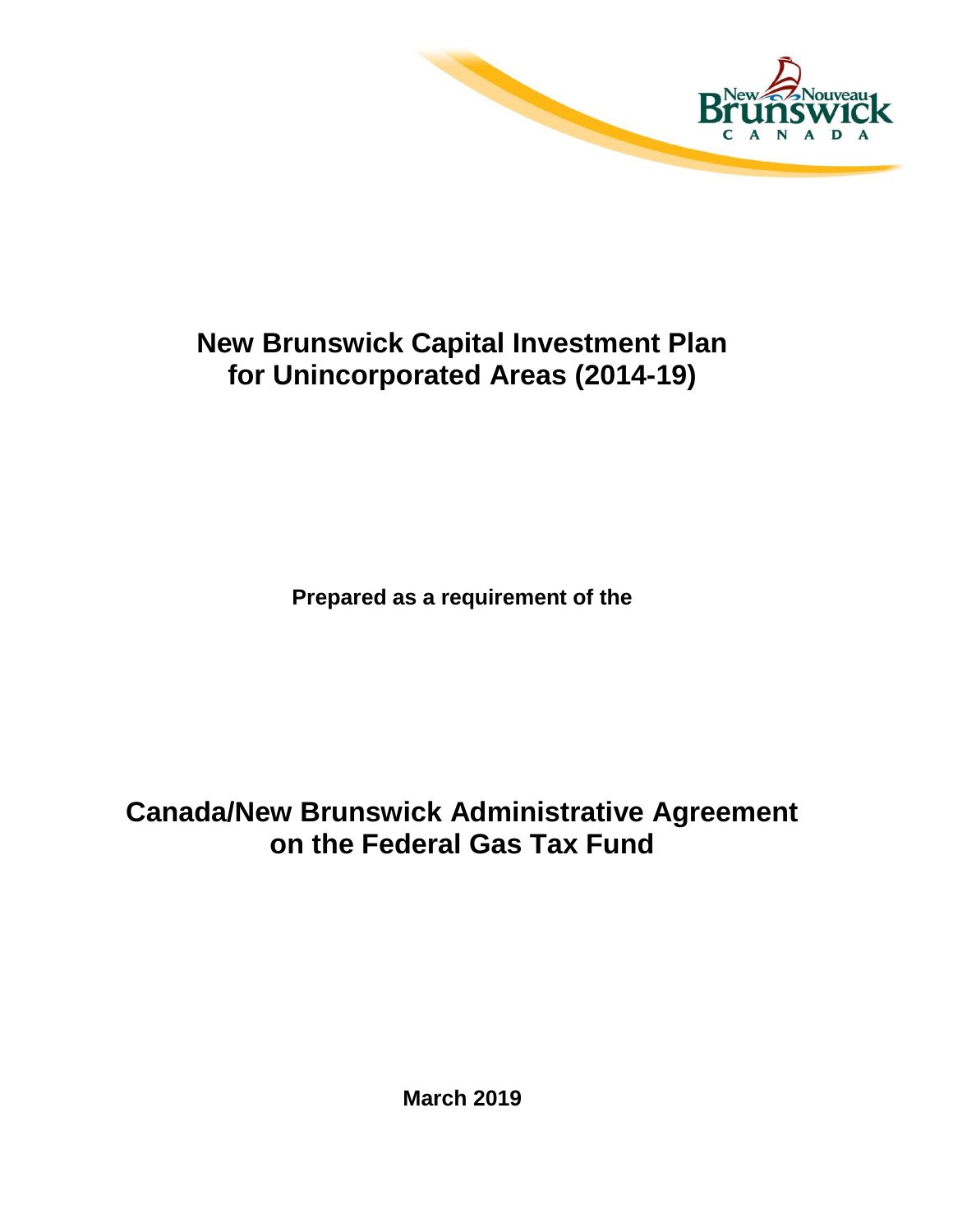### NEW BRUNSWICK CAPITAL INVESTMENT PLAN FOR UNINCORPORATED AREAS

The federal Gas Tax Fund provides predictable, long-term funding for communities. Eighty per cent of the funds are allocated to incorporated areas on a per capita basis and paid out semi-annually. The remaining 20 per cent is reserved for the unincorporated areas and is allocated based on regional need and priority.

The funds are expected to have a beneficial impact on communities and are intended for construction, restoration or improvement to public transit, wastewater, drinking water, solid waste management, community energy systems, local roads and bridges, highways, local and regional airports, short-line rail, short-sea shipping, disaster mitigation, broadband and connectivity, brownfield redevelopment, culture, tourism, sport and recreation infrastructure and capacity building projects.

One of the requirements of the province of New Brunswick (the Province) under the Administrative Agreement on the Federal Gas Tax Fund is to develop a five-year Capital Investment Plan. This plan identifies the types of projects to be funded under the Federal Gas Tax Fund through the Regional Development Corporation ("RDC") and the Department of Environment and Local Government ("DELG") as part of the provincial approach in unincorporated areas that meet the national objectives of productivity and economic growth, clean environment or strong cities and communities.

The provincial Capital Investment Plan outlines the infrastructure investments considered regional priorities in unincorporated areas of New Brunswick. These needs have been identified as a result of collaboration between the Departments of Health, Transportation and Infrastructure, Environment and Local Government and RDC. Projects have been recommended by the Minister of Environment and Local Government, whose department administers the Federal Gas Tax Fund (GTF), and/or the Minister Responsible for the Regional Development Corporation who is responsible for the management of the agreement.

The federal Gas Tax Fund has allowed New Brunswick to address longstanding problems related to water and wastewater in unincorporated areas. Many residents received access to water and wastewater infrastructure in areas where well water is contaminated or supply is limited, or where soil conditions make on-site wastewater treatment a challenge. The categories of culture and tourism also received funding for regional services related to the performing arts, knowledge accessibility and literacy, and the enhancement of in-province visitor experience.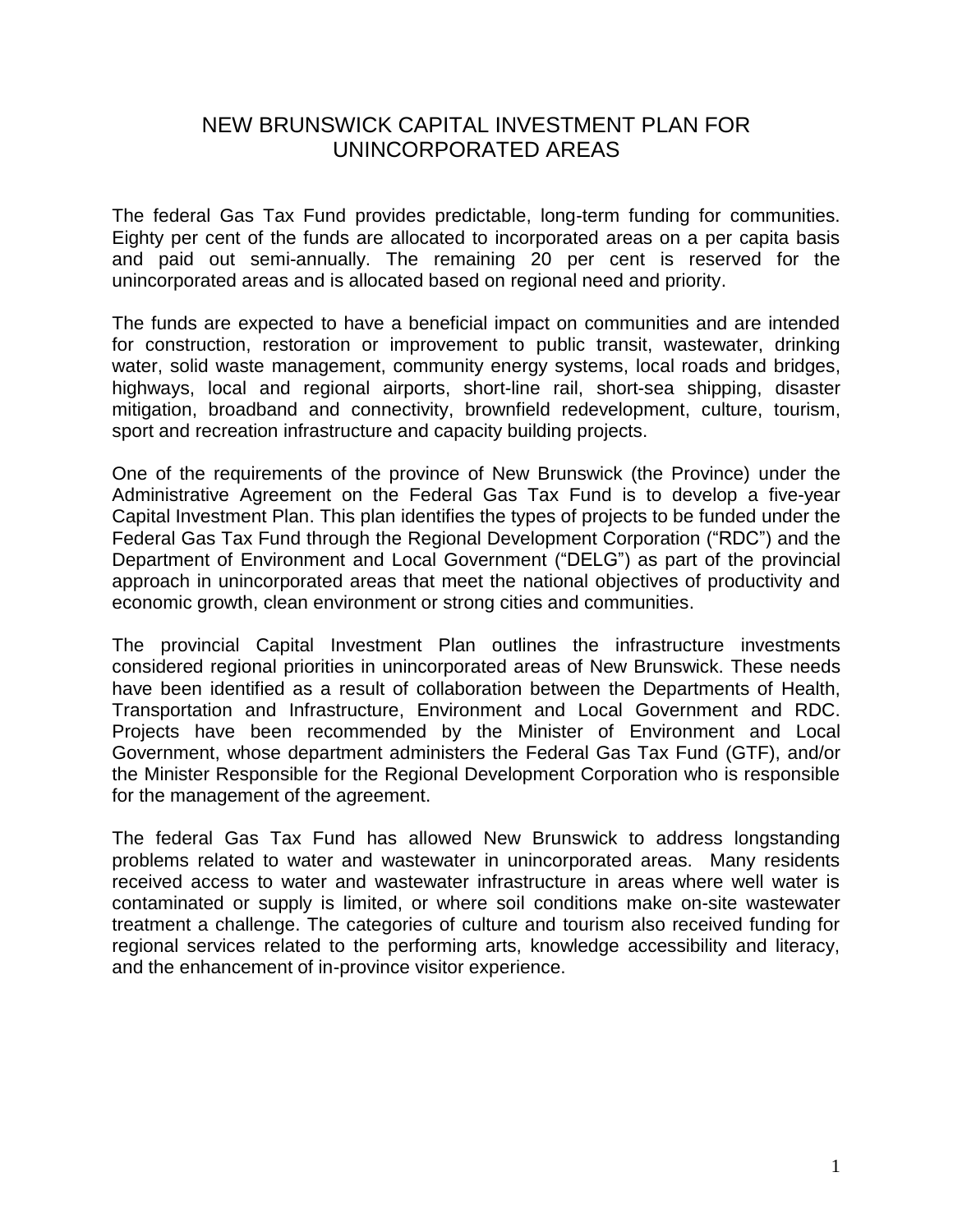The Gas Tax Fund 2014-19 unincorporated area allocation was \$44,446,955. Other funding was added to this amount:

- \$934,244 was generated in interest, with the investment of Gas Tax Fund allocations transferred to New Brunswick.
- \$109,024 in legacy funding was applied towards new GTF unincorporated area projects. Legacy funding is leftover infrastructure funds from previous infrastructure programs.
- \$22,939,004 remained from the 2005-2014 GTF agreement.

The sum of the funding provided a total federal budget of \$68,429,227. As of September 10, 2018, \$67,175,896 has been allocated, leaving a balance of \$1,253,331 available to be allocated to projects.

Eighty-five per cent of the funds were allocated to water and wastewater projects, with the remainder of the funds going to culture, tourism, recreation, regional and local airports, capacity building, community energy systems, and disaster mitigation projects.

| <b>Project Categories</b>  | <b>GTF Unincorporated Funding*</b> | <b>Percentage of Funding</b> |
|----------------------------|------------------------------------|------------------------------|
|                            |                                    | <b>Per Category</b>          |
| Wastewater                 | \$32,502,402                       | 48.38%                       |
| Drinking Water             | \$25,076,624                       | 37.33%                       |
| Culture                    | \$4,018,914                        | 5.98%                        |
| Tourism                    | \$2,771,000                        | 4.12%                        |
| Recreation                 | \$1,291,372                        | 1.92%                        |
| <b>Regional and Local</b>  |                                    |                              |
| Airports                   | \$700,000                          | 1.04%                        |
| <b>Capacity Building</b>   | \$279,043                          | 0.42%                        |
| <b>Community Energy</b>    |                                    |                              |
| Systems                    | \$197,500                          | 0.29%                        |
| Various                    | \$189,041                          | 0.28%                        |
| <b>Disaster Mitigation</b> | \$150,000                          | 0.22%                        |
| <b>Total</b>               | \$67,175,896                       | 100%                         |

#### **Table 1 – New Brunswick Gas Tax Fund Unincorporated Allocation Per Category**

\* Funds from GTF 2014-19 and from other sources, such as funds carried forward from previous GTF agreements

The distribution of projects under this Capital Investment Plan for 2014-19 is illustrated in Figure 1.

Over the course of the Agreement, this Capital Investment Plan will be updated as needed.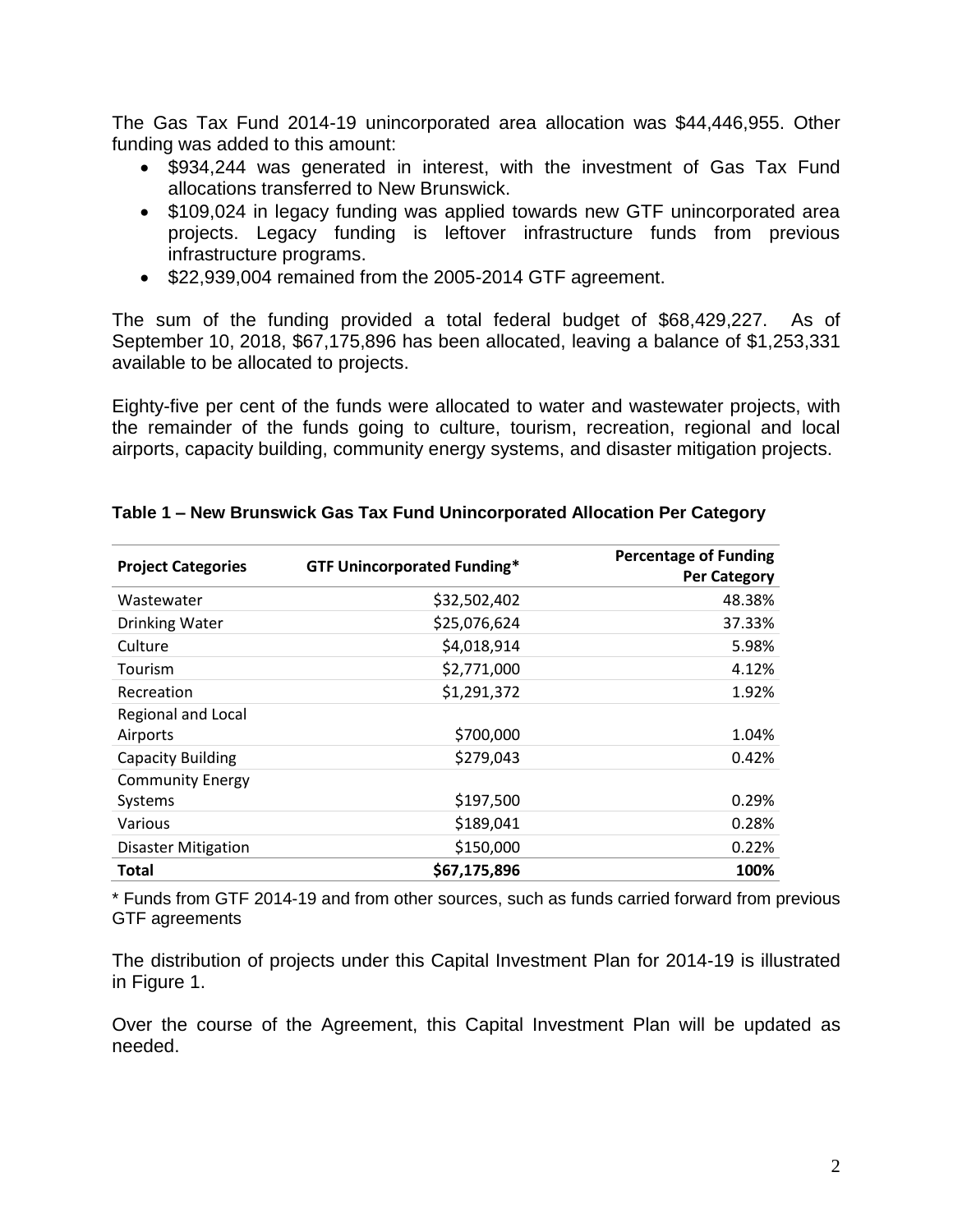

Figure 1. Distribution of Gas Tax Fund projects under the 2014-19 Capital Investment Plan for Unincorporated Areas. Projects are shown within Regional Service Commission boundaries for illustrative purposes. Project numbers correspond to the project list in Annex A.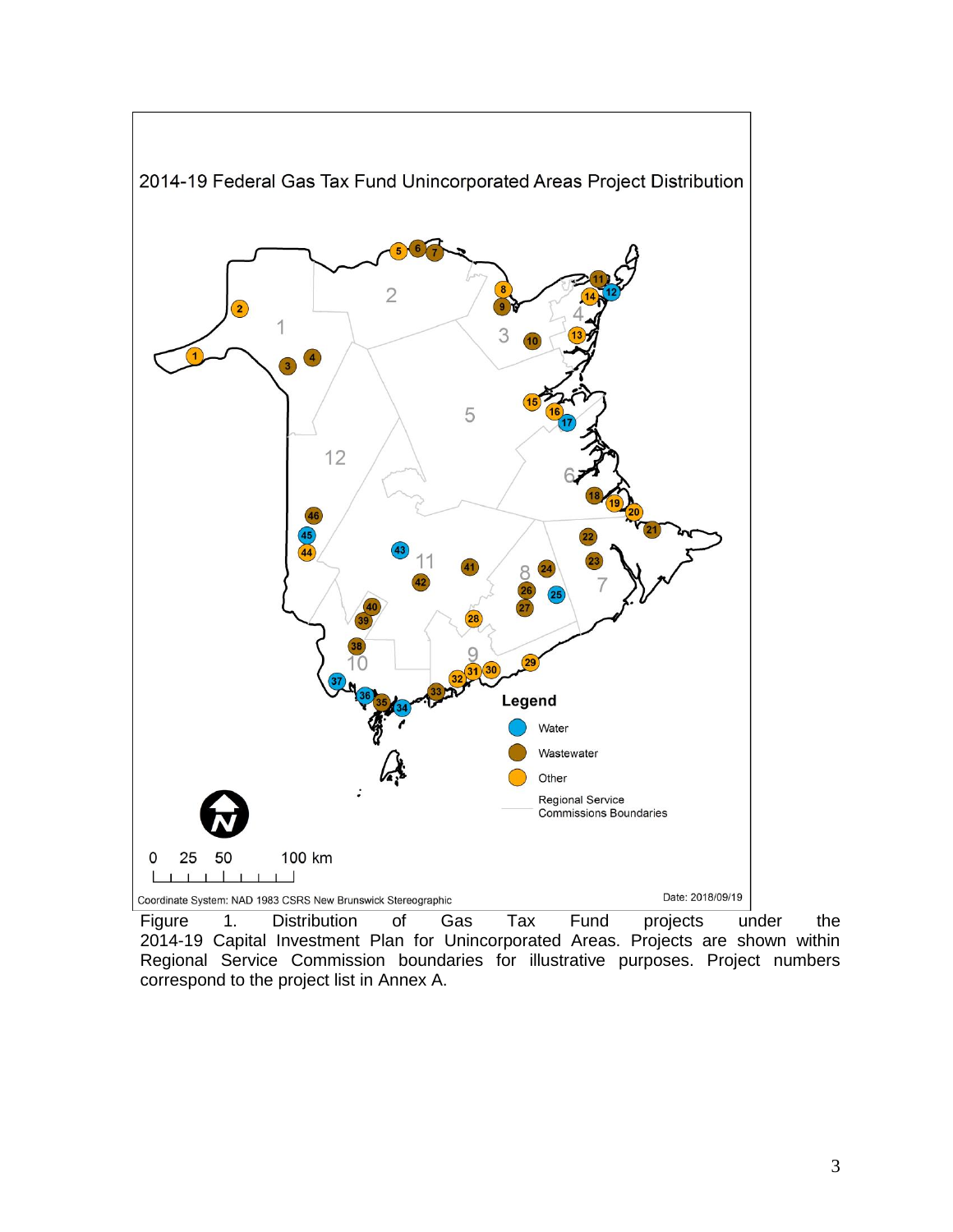## **Annex A**

# **Federal Gas Tax Fund (GTF)**

## **New Brunswick Project List for Unincorporated Areas (2014-19)**

|                | <b>September 10, 2018</b>                              |                                   |                                         |                                                   |
|----------------|--------------------------------------------------------|-----------------------------------|-----------------------------------------|---------------------------------------------------|
|                | <b>Regional Service Commissions (RSC)</b>              | Project<br>Category               | <b>Responsible</b><br><b>Department</b> | <b>Federal</b><br><b>Total</b><br><b>Approved</b> |
|                | <b>Region 1</b>                                        |                                   |                                         |                                                   |
| $\mathbf{1}$   | Haut-Madawaska Projects                                | Various                           | <b>DELG</b>                             | \$189,041                                         |
| $\overline{2}$ | Saint-Joseph Community Centre Extension                | Recreation                        | <b>DELG</b>                             | \$450,000                                         |
| 3              | Saint-Léonard LSD Wastewater Collection                | Wastewater                        | <b>DELG</b>                             | \$550,000                                         |
| 4              | <b>Drummond LSD Wastewater Collection</b>              | Wastewater                        | <b>DELG</b>                             | \$750,000                                         |
|                |                                                        |                                   |                                         | \$1,939,041                                       |
|                | <b>Region 2</b>                                        |                                   |                                         |                                                   |
| 5              | City of Campbellton Infrastructure                     | Tourism                           | <b>RDC</b>                              | \$871,000                                         |
| 6              | John Street Wastewater System<br>Replacement           | Wastewater                        | <b>DELG</b>                             | \$64,277                                          |
| $\overline{7}$ | <b>Dundee LSD Wastewater Collection</b>                | Wastewater                        | <b>DELG</b>                             | \$3,204,597                                       |
|                |                                                        |                                   |                                         | \$4,139,874                                       |
|                | <b>Region 3</b>                                        |                                   |                                         |                                                   |
| 8              | Tremblay LSD Surface Water Study and<br>Improvements   | <b>Disaster</b><br>Mitigation     | <b>DELG</b>                             | \$150,000                                         |
| 9              | Robertville Wastewater Collection and<br>Treatment     | Wastewater                        | DELG                                    | \$816,986                                         |
| 10             | Allardville Wastewater System Upgrade<br>and Extension | Wastewater                        | <b>DELG</b>                             | \$19,264                                          |
|                |                                                        |                                   |                                         | \$986,250                                         |
|                | <b>Region 4</b>                                        |                                   |                                         |                                                   |
| 11             | Village de Bas-Caraquet Infrastructure                 | Wastewater                        | <b>RDC</b>                              | \$93,000                                          |
| 12             | Chemin des Huîtres Water Distribution                  | <b>Drinking</b><br>Water          | <b>DELG</b>                             | \$241,260                                         |
| 13             | <b>Tracadie Amphitheatre</b>                           | Culture                           | <b>RDC</b>                              | \$2,753,457                                       |
| 14             | Acadian Peninsula Airport Runway<br>Improvements       | Regional and<br>Local<br>Airports | <b>DELG</b>                             | \$700,000                                         |
|                |                                                        |                                   |                                         |                                                   |

#### **\$3,787,717**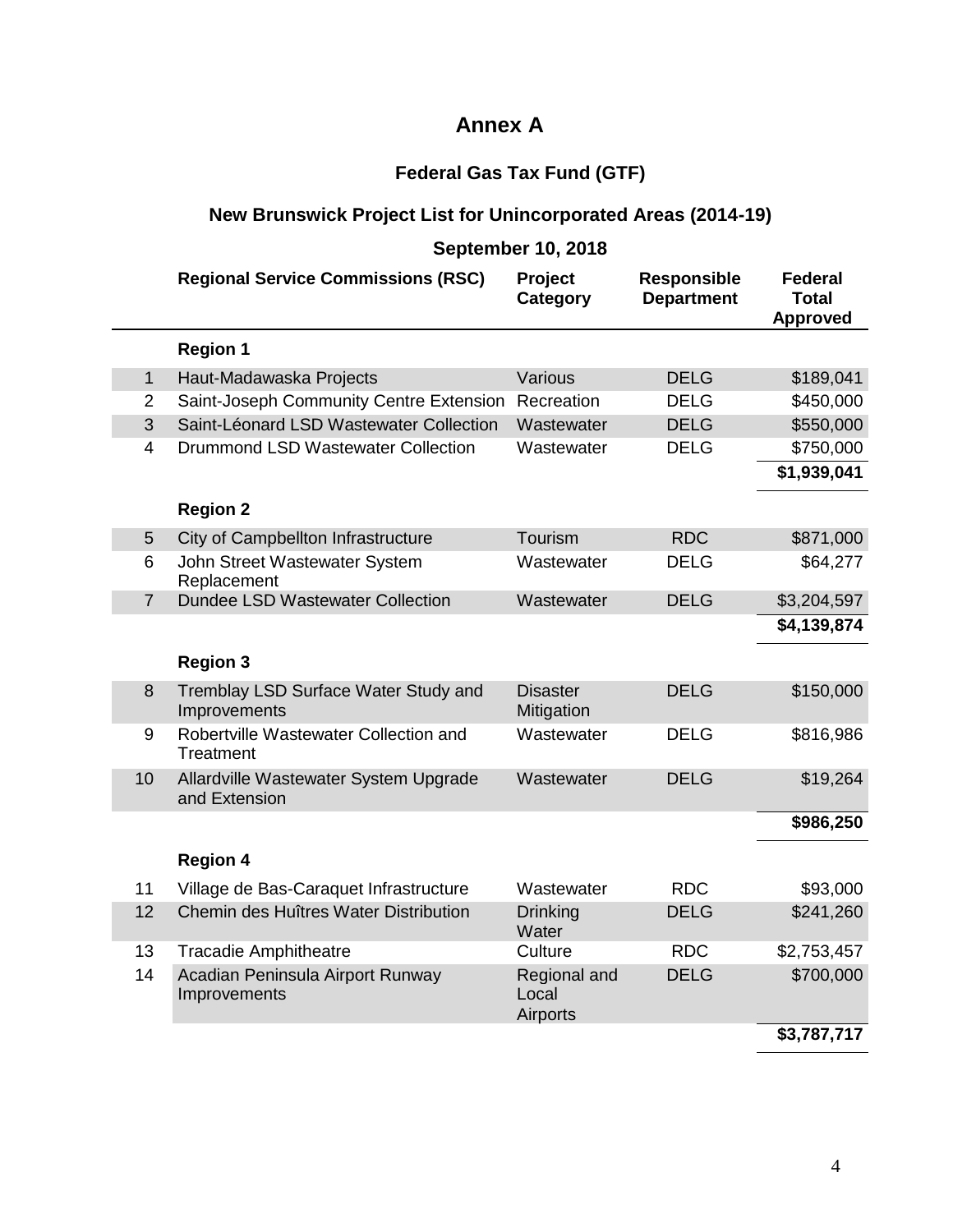|  |    | <b>Regional Service Commissions (RSC)</b>                                   | Project<br>Category         | <b>Responsible</b><br><b>Department</b> | <b>Federal</b><br><b>Total</b><br><b>Approved</b> |
|--|----|-----------------------------------------------------------------------------|-----------------------------|-----------------------------------------|---------------------------------------------------|
|  |    | <b>Region 5</b>                                                             |                             |                                         |                                                   |
|  | 15 | <b>Station Wharf Marina Inc.</b>                                            | Recreation                  | <b>RDC</b>                              | \$41,372                                          |
|  | 16 | St. Margarets Asset Management Plan                                         | Capacity<br><b>Building</b> | <b>DELG</b>                             | \$50,000                                          |
|  | 17 | St. Margarets Water System Major<br>Upgrade                                 | <b>Drinking</b><br>Water    | <b>DELG</b>                             | \$2,150,000                                       |
|  |    |                                                                             |                             |                                         | \$2,241,372                                       |
|  |    | <b>Region 6</b>                                                             |                             |                                         |                                                   |
|  | 18 | Sainte-Marie-de-Kent Wastewater System<br>Upgrade                           | Wastewater                  | <b>DELG</b>                             | \$750,000                                         |
|  | 19 | Village de Saint-Antoine Infrastructure                                     | Culture                     | <b>RDC</b>                              | \$700,000                                         |
|  | 20 | Caissie Cape Wastewater System<br><b>Preliminary Design</b>                 | Capacity<br><b>Building</b> | <b>DELG</b>                             | \$29,043                                          |
|  |    |                                                                             |                             |                                         | \$1,479,043                                       |
|  |    | <b>Region 7</b>                                                             |                             |                                         |                                                   |
|  | 21 | Pointe-du-Chêne Sanitary Sewer System<br>Improvements                       | Wastewater                  | <b>DELG</b>                             | \$828,000                                         |
|  | 22 | <b>Spring Garden Wastewater Collection</b><br>System                        | Wastewater                  | <b>DELG</b>                             | \$128,903                                         |
|  | 23 | Greensboro (Coverdale LSD) Wastewater<br>Project                            | Wastewater                  | <b>DELG</b>                             | \$4,031,975                                       |
|  |    |                                                                             |                             |                                         | \$4,988,878                                       |
|  |    | <b>Region 8</b>                                                             |                             |                                         |                                                   |
|  | 24 | Havelock Wastewater System                                                  | Wastewater                  | <b>DELG</b>                             | \$8,142,556                                       |
|  | 25 | Penobsquis Regional Water Supply                                            | Drinking<br>Water           | <b>DELG</b>                             | \$3,107,529                                       |
|  | 26 | Roachville (Studholm LSD) Wastewater<br>Project                             | Wastewater                  | <b>DELG</b>                             | \$733,575                                         |
|  | 27 | Apohaqui Sewerage Commission - George<br><b>Street Lift Station Upgrade</b> | Wastewater                  | <b>DELG</b>                             | \$15,645                                          |
|  | 28 | <b>Belleisle Community Pool Upgrades</b>                                    |                             | <b>DELG</b>                             | \$200,000                                         |
|  |    |                                                                             |                             |                                         | \$12,199,305                                      |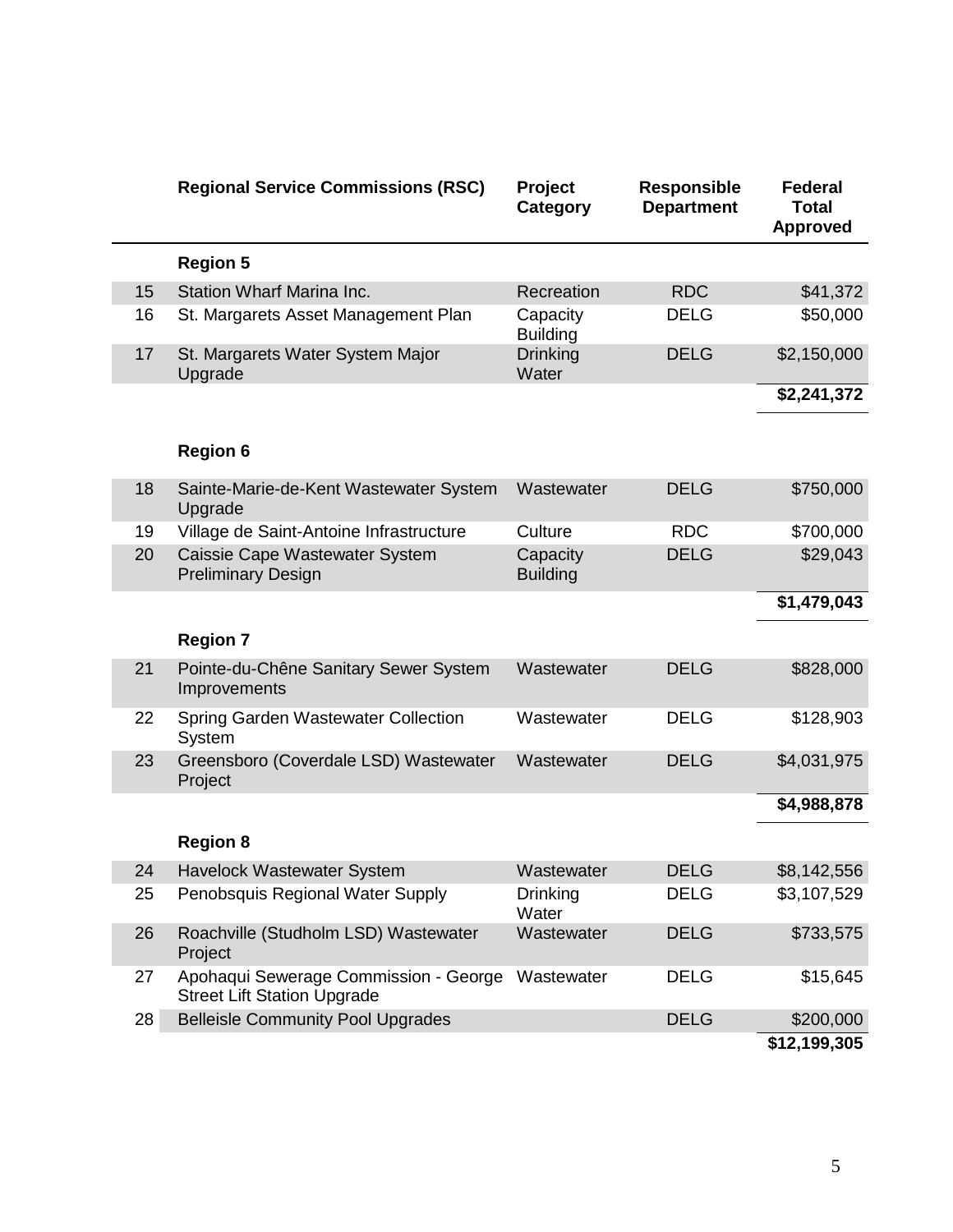|  |    | <b>Regional Service Commissions (RSC)</b>                                       | Project<br>Category      | <b>Responsible</b><br><b>Department</b> | <b>Federal</b><br><b>Total</b><br><b>Approved</b> |
|--|----|---------------------------------------------------------------------------------|--------------------------|-----------------------------------------|---------------------------------------------------|
|  |    | <b>Region 9</b>                                                                 |                          |                                         |                                                   |
|  | 29 | <b>Fundy Trail Development Authority</b><br>Infrastructure                      | Tourism                  | <b>RDC</b>                              | \$1,600,000                                       |
|  | 30 | The New Brunswick Museum Foundation<br>Inc. - Improvements (NBDTI)              | Culture                  | <b>RDC</b>                              | \$397,384                                         |
|  | 31 | The New Brunswick Museum Foundation<br>Inc. - Improvements (NBMF)               | Culture                  | <b>RDC</b>                              | \$168,073                                         |
|  | 32 | Saint John Port Authority Infrastructure                                        | Tourism                  | <b>RDC</b>                              | \$300,000                                         |
|  | 33 | Musquash Wastewater Treatment<br>Upgrades                                       | Wastewater               | <b>DELG</b>                             | \$700,000                                         |
|  |    |                                                                                 |                          |                                         | \$3,165,457                                       |
|  |    |                                                                                 |                          |                                         |                                                   |
|  |    | <b>Region 10</b>                                                                |                          |                                         |                                                   |
|  | 34 | Beaver Harbour LSD Water System                                                 | <b>Drinking</b><br>Water | <b>DELG</b>                             | \$250,000                                         |
|  | 35 | Fundy Bay LSD Wastewater Collection<br>and Treatment                            | Wastewater               | <b>DELG</b>                             | \$3,050,000                                       |
|  | 36 | Chamcook Water Management Plan and<br>Improvements to Dam                       | <b>Drinking</b><br>Water | <b>DELG</b>                             | \$500,000                                         |
|  | 37 | <b>Extension of Water and Wastewater</b><br>Services in Dennis-Weston LSD       | <b>Drinking</b><br>Water | <b>DELG</b>                             | \$700,000                                         |
|  | 38 | Hemlock Knoll Landfill Leachate Treatment<br>System                             | Wastewater               | <b>DELG</b>                             | \$4,500,000                                       |
|  | 39 | Harvey Lake Wastewater Collection<br>System - Charlie Little Rd. (Phase 2)      | Wastewater               | <b>DELG</b>                             | \$2,050,000                                       |
|  | 40 | Harvey Lake Wastewater Collection<br>System Extension - Phase 1                 | Wastewater               | <b>DELG</b>                             | \$334,701                                         |
|  |    |                                                                                 |                          |                                         | \$11,384,701                                      |
|  |    | <b>Region 11</b>                                                                |                          |                                         |                                                   |
|  | 41 | Old Avon Wastewater Extension                                                   | Wastewater               | <b>DELG</b>                             | \$626,586                                         |
|  | 42 | <b>Gillies Subdivision Wastewater System</b>                                    | Wastewater               | <b>DELG</b>                             | \$953,956                                         |
|  | 43 | Chateau Heights - Water Distribution<br>System and Wastewater Collection System | <b>Drinking</b><br>Water | <b>DELG</b>                             | \$17,687,835                                      |
|  |    |                                                                                 |                          |                                         | 010 000 0 <del>77</del>                           |

**\$19,268,377**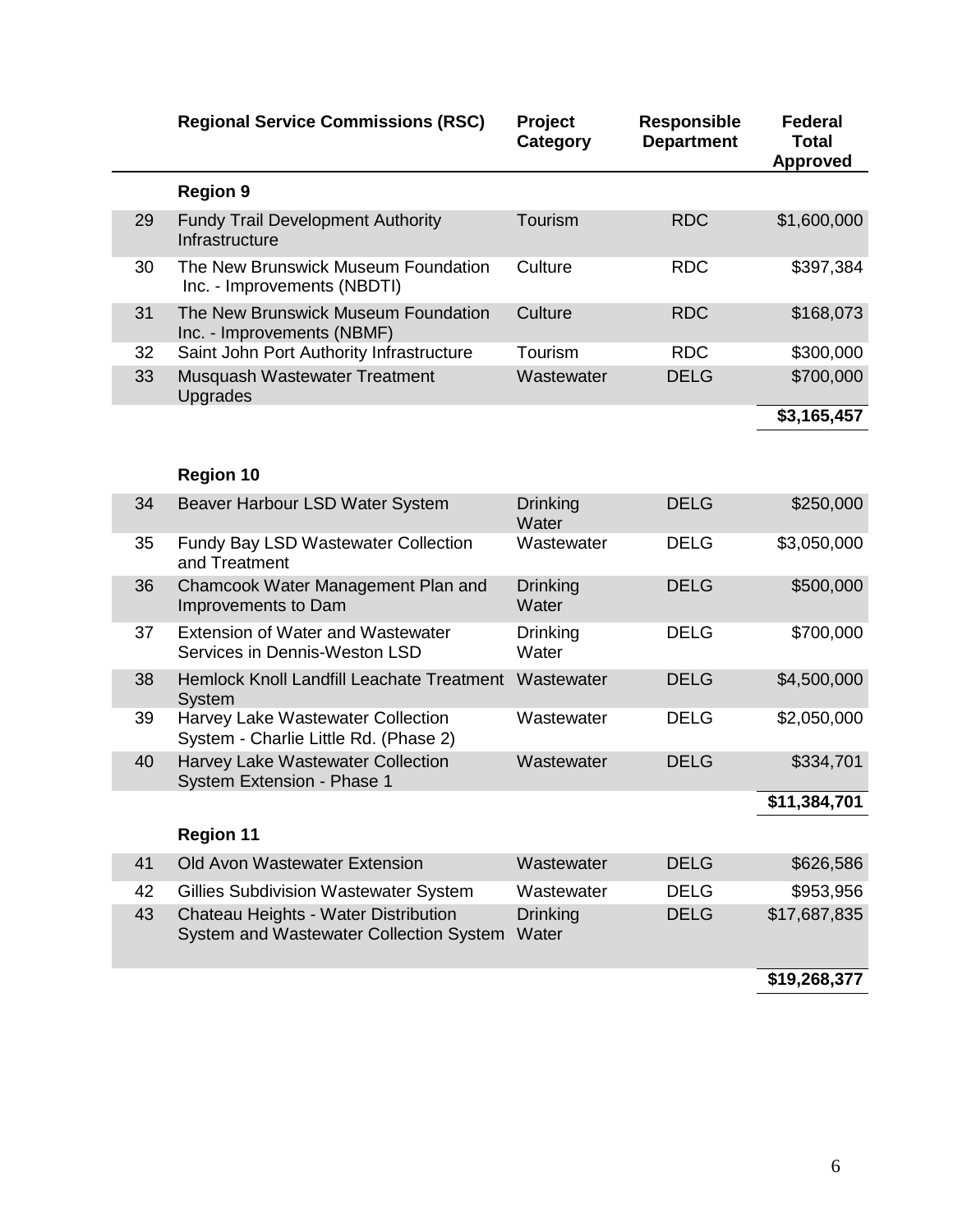|    | <b>Regional Service Commissions (RSC)</b>                         | <b>Project</b><br>Category            | <b>Responsible</b><br><b>Department</b> | <b>Federal</b><br>Total<br><b>Approved</b> |
|----|-------------------------------------------------------------------|---------------------------------------|-----------------------------------------|--------------------------------------------|
|    | <b>Region 12</b>                                                  |                                       |                                         |                                            |
| 44 | Town of Woodstock Community<br>Development                        | Recreation                            | <b>RDC</b>                              | \$600,000                                  |
| 45 | Town of Woodstock Infrastructure                                  | <b>Drinking</b><br>Water              | <b>RDC</b>                              | \$440,000                                  |
| 46 | Victoria Corner Wastewater Treatment<br><b>System Replacement</b> | Wastewater                            | <b>DELG</b>                             | \$158,381                                  |
|    |                                                                   |                                       |                                         | \$1,198,381                                |
|    | Province Wide Initiatives (not identified on map)                 |                                       |                                         |                                            |
|    | <b>Community Restructuring Plans</b>                              | Capacity<br><b>Building</b>           | <b>DELG</b>                             | \$200,000                                  |
|    | <b>Charging Stations for Electric Vehicles</b>                    | Community<br>Energy<br><b>Systems</b> | <b>DELG</b>                             | \$197,500                                  |
|    |                                                                   |                                       |                                         | \$397,500                                  |
|    | FEDERAL TOTAL APPROVED ALLOCATION                                 |                                       |                                         | \$67,175,896                               |
|    |                                                                   |                                       |                                         |                                            |

DELG = Department of Environment and Local Government

RDC = Regional Development Corporation

#### **Notes**:

Projects listed are in various stage of completion. As projects progress, the totals may change.

Financial contributions from the community, the Province or local governments are not included.

The Capital Investment Plan includes capacity building and community energy systems projects that benefit several communities around the province. As a result, they are listed separately and are not linked to one project location in Figure 1.

Certain projects have been selected for the benefit of a population living in a large surrounding area. In some cases, the project business case pointed to infrastructure construction within the boundaries of a municipality to serve a rural region. Infrastructure constructed to offer recreational or cultural services should leverage shared services for greater efficiency and reduced operational costs.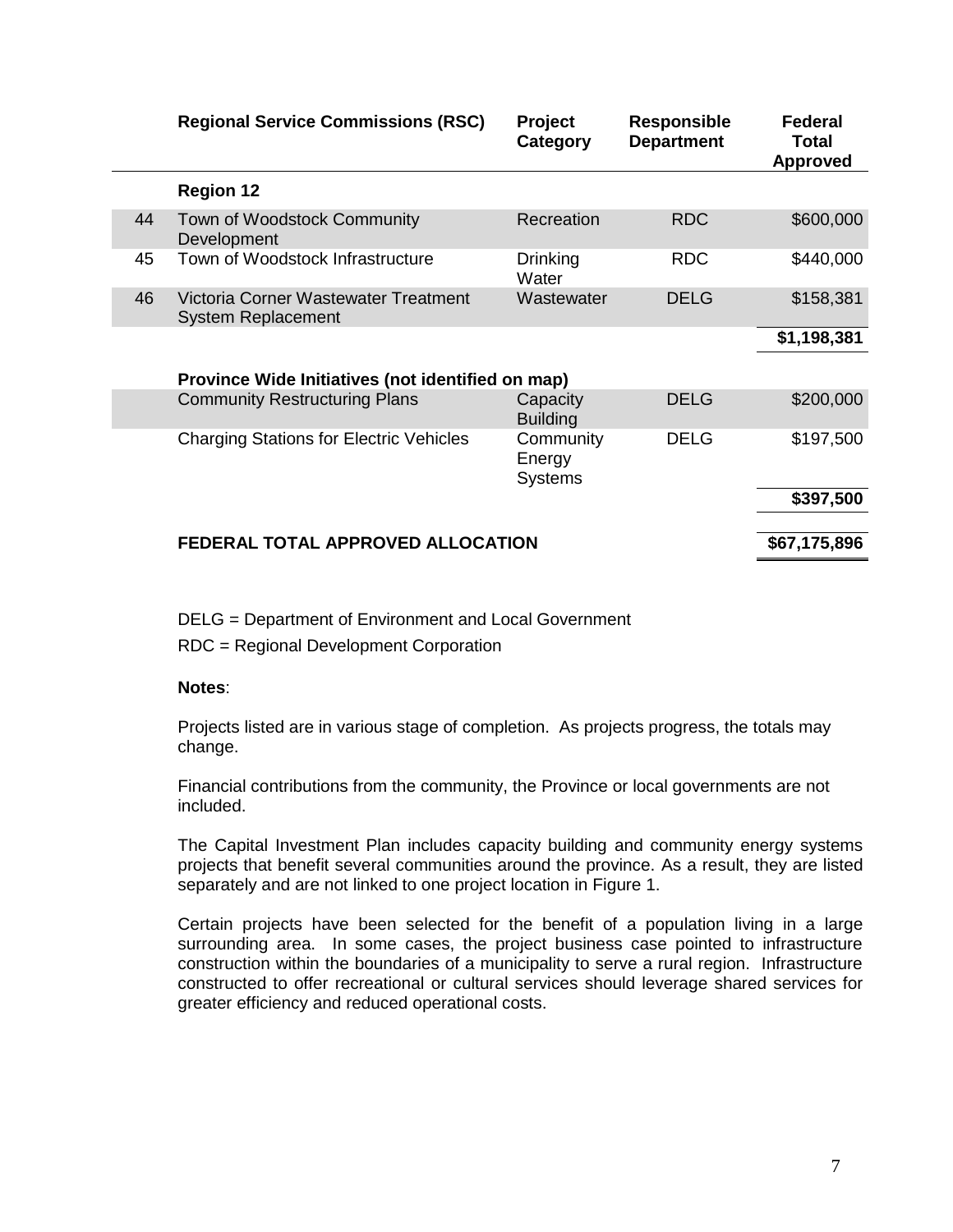## **Annex B**

### New Brunswick List of Indicators for 2014-19

The following list of indicators has been developed as per the Canada – New Brunswick Administrative Agreement on the Federal Gas Tax Fund to report to Infrastructure Canada on the value for money achieved on investments in Gas Tax projects.

The Province is required to periodically report on the outcomes and benefits of GTF funding for Canadians to Infrastructure Canada. Project benefits are assessed by project category using indicators supporting national objectives. One or more indicators are reported per completed project when possible. The Province shares these results through a Provincial Outcome Report that is submitted and made public on the [provincial Gas Tax Fund website.](https://www2.gnb.ca/content/gnb/en/departments/elg/local_government/content/financial_support/content/gas_tax_fund.html)

| Category                       | <b>Indicator</b>                                                                                                                                                                               |
|--------------------------------|------------------------------------------------------------------------------------------------------------------------------------------------------------------------------------------------|
| Local Roads and                | # of km improved/resurfaced to a prov. standard                                                                                                                                                |
| <b>Bridges</b>                 | Change in the rate of accidents/fatalities or injuries                                                                                                                                         |
|                                | Change in International Roughness Index (IRI)                                                                                                                                                  |
|                                | # of complaints/claims due to potholes over a set period of time                                                                                                                               |
|                                | Change in road capacity                                                                                                                                                                        |
|                                | # of km of path/sidewalk/hiking & walking trails or cycling lanes built                                                                                                                        |
| Highways                       | # of km improved/resurfaced to a PT standard<br>$\bullet$                                                                                                                                      |
| Short Sea Shipping             | Increase in the fleet, cargo or passenger capacity                                                                                                                                             |
|                                | Change in the frequency of service as a result of investment                                                                                                                                   |
|                                | Increase in the # of passengers transported                                                                                                                                                    |
| Short-line Rail                | Km of constructed or upgraded railway infrastructure                                                                                                                                           |
|                                | Increase in the # of passengers over a comparable period of time                                                                                                                               |
| Regional and Local<br>Airports | Change in the # of aircraft take-offs or landings at an airport over a determined<br>period of time (one arrival and one departure are counted as two movements)                               |
|                                | Change in the # metric tonnes of freight or mail loaded or unloaded at the<br>airport over a determined period of time                                                                         |
|                                | Increase in the # of passengers over a determined period of time.                                                                                                                              |
|                                | Decrease in the # of occurrences (incorrect presence of an aircraft, vehicle,<br>person or wildlife on the protected area of a surface designated for the landing<br>and take-off of aircraft) |
| <b>Broadband</b>               | # of premises with internet access as a result of project                                                                                                                                      |
| Connectivity                   | # of premises with enhanced broadband service as a result of project                                                                                                                           |

#### **National Objective: Productivity and Economic Growth**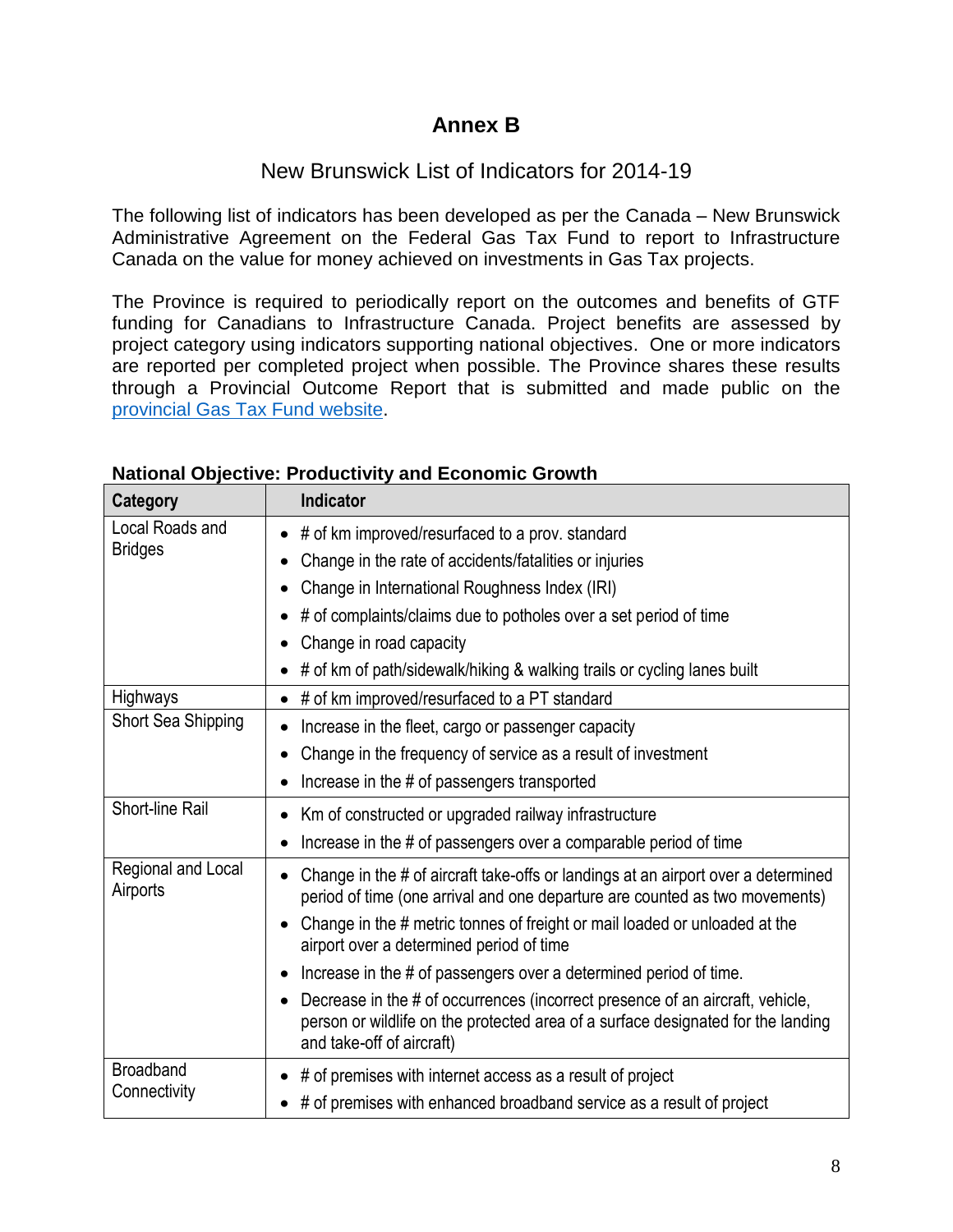| <b>Public Transit</b> | • Change in transit coverage (% of people who live within 2km of transit)<br>$\bullet$ # of kms of new or improved transit lines |
|-----------------------|----------------------------------------------------------------------------------------------------------------------------------|
|                       | • Change in public transport capacity in route-kilometres (or seat-kilometres, or<br>passenger-kilometres)                       |
|                       | • Change in ridership                                                                                                            |

#### **National Objective: Clean Environment**

| Category              | <b>Indicator</b>                                                                                                                                                                                                                            |
|-----------------------|---------------------------------------------------------------------------------------------------------------------------------------------------------------------------------------------------------------------------------------------|
| <b>Drinking Water</b> | # of new households (and/or non-residential properties) connected to municipal<br>water system                                                                                                                                              |
|                       | # of metres of water system or supply pipes added, repaired or replaced                                                                                                                                                                     |
|                       | Change in capacity of water distributed (m3 per day)                                                                                                                                                                                        |
|                       | Change in kWh consumed (metering or energy efficiency pumps)<br>$\bullet$                                                                                                                                                                   |
|                       | Change in water storage capacity (m3) (+ rationale)                                                                                                                                                                                         |
|                       | Change in capacity of water treated to meet safety standards (m3 per day)                                                                                                                                                                   |
|                       | # of locations fitted with water meters                                                                                                                                                                                                     |
|                       | # of households (and/or non-residential properties) connected to municipal<br>water system that will benefit from increased service reliability                                                                                             |
|                       | # of households (and/or non-residential properties) connected to municipal<br>$\bullet$<br>water system that will receive improved potable water quality                                                                                    |
|                       | # of locations that will be connected to hydrants & improve fire protection                                                                                                                                                                 |
| Wastewater            | • # of new households (and/or non-residential properties) connected to municipal<br>wastewater system                                                                                                                                       |
|                       | # of metres of system or pipes added, repaired or replaced                                                                                                                                                                                  |
|                       | Change in capacity of wastewater collected and/or treated (cu.m per day)                                                                                                                                                                    |
|                       | # of households (and/or non-residential properties) connected that will receive<br>higher quality wastewater treatment (precise level of treatment and/or meeting<br>or not new wastewater regulations) and/or improved service reliability |
|                       | Increase in # of households (and/or non-residential properties) served by<br>separated sewer systems (to reduce risk of flooding and wastewater<br>discharges)                                                                              |
|                       | Change in kWh consumed (energy efficient lift stations)                                                                                                                                                                                     |
|                       | • Confirmation of improved service reliability of wastewater treatment facilities<br>and distribution/collection systems                                                                                                                    |
|                       | Frequency of compliance (%) with provincial limits of nutrients in effluent<br>discharge                                                                                                                                                    |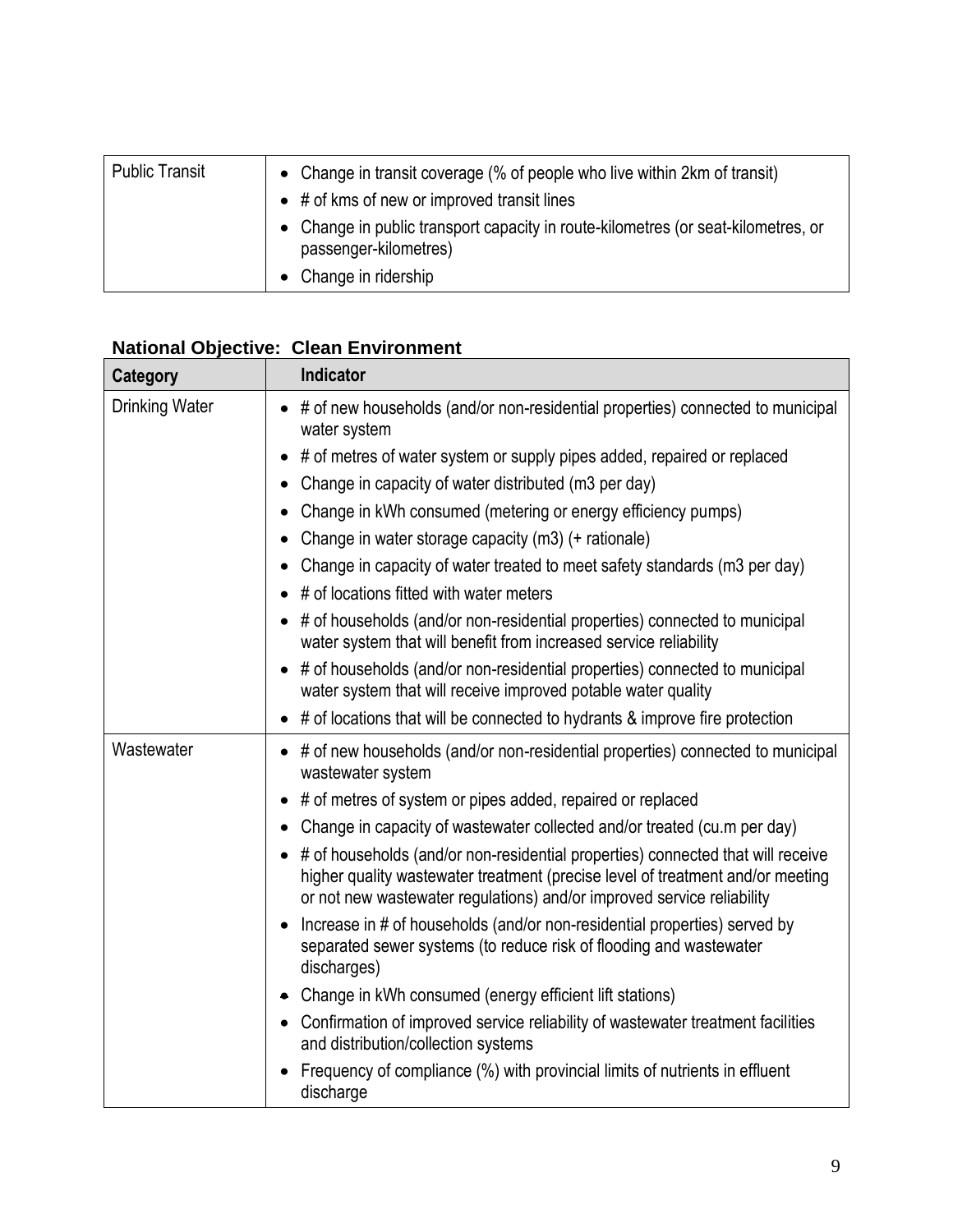| Solid Waste                               | • Reduced GHG emissions (e.g., volume of methane captured)<br>Increased capacity of site (tonnes) + rationale<br>Increased quantity (metric tonnes) of solid waste diverted from disposal through<br>compost &/or recycling |
|-------------------------------------------|-----------------------------------------------------------------------------------------------------------------------------------------------------------------------------------------------------------------------------|
| <b>Community Energy</b><br><b>Systems</b> | • Decreased volume of fuel consumption<br>Decrease in kWh consumed<br>Increase in kWh generated (off the grid)<br>Increase in kWh of renewable energy generated                                                             |
| <b>Brownfield</b><br>Redevelopment        | Area (m2) of remediated site<br>Increase in local property tax base as a result of project<br>• # of new residential units, businesses and/ or institutions on redeveloped site                                             |

# **National Objective: Strong Cities and Communities**

| <b>Category</b> | <b>Indicator</b>                                                                                                                                                                                                                                                                                                                                                                              |
|-----------------|-----------------------------------------------------------------------------------------------------------------------------------------------------------------------------------------------------------------------------------------------------------------------------------------------------------------------------------------------------------------------------------------------|
| Sport           | # of residents who will benefit from the new or upgraded sport facility<br>• % or # in increase of sporting events held per year as a result of investment<br>% increase in visitors (sports tourism) to the community as a result of the<br>investment<br>Increase in ice surface, seating, public spaces, etc. as a result of investment<br>$\bullet$ # of new or upgraded sport facilities |
| Recreation      | # of km of recreational trails built or extended or improved<br># of residents who could benefit from the investment<br>Increase in the # of users as a result of investment<br>$\bullet$ # of new or upgraded recreational facilities                                                                                                                                                        |
| Culture         | # of residents served by new or upgraded cultural facilities<br>% increase in visitors to the community as a result of the investment<br>• % or # in increase of cultural events held per year as a result of investment<br># of new or upgraded cultural facilities                                                                                                                          |
| Tourism         | # of tourists who will benefit from the new or upgraded facility<br>Increase in # of visitors and/or length of stay and/or quality of stay as a result of<br>investment<br>% growth in the # of room-nights sold over a comparable period of time<br>$\bullet$<br>• # of businesses created or expanded as a result of investment<br># of new or upgraded tourism facilities                  |